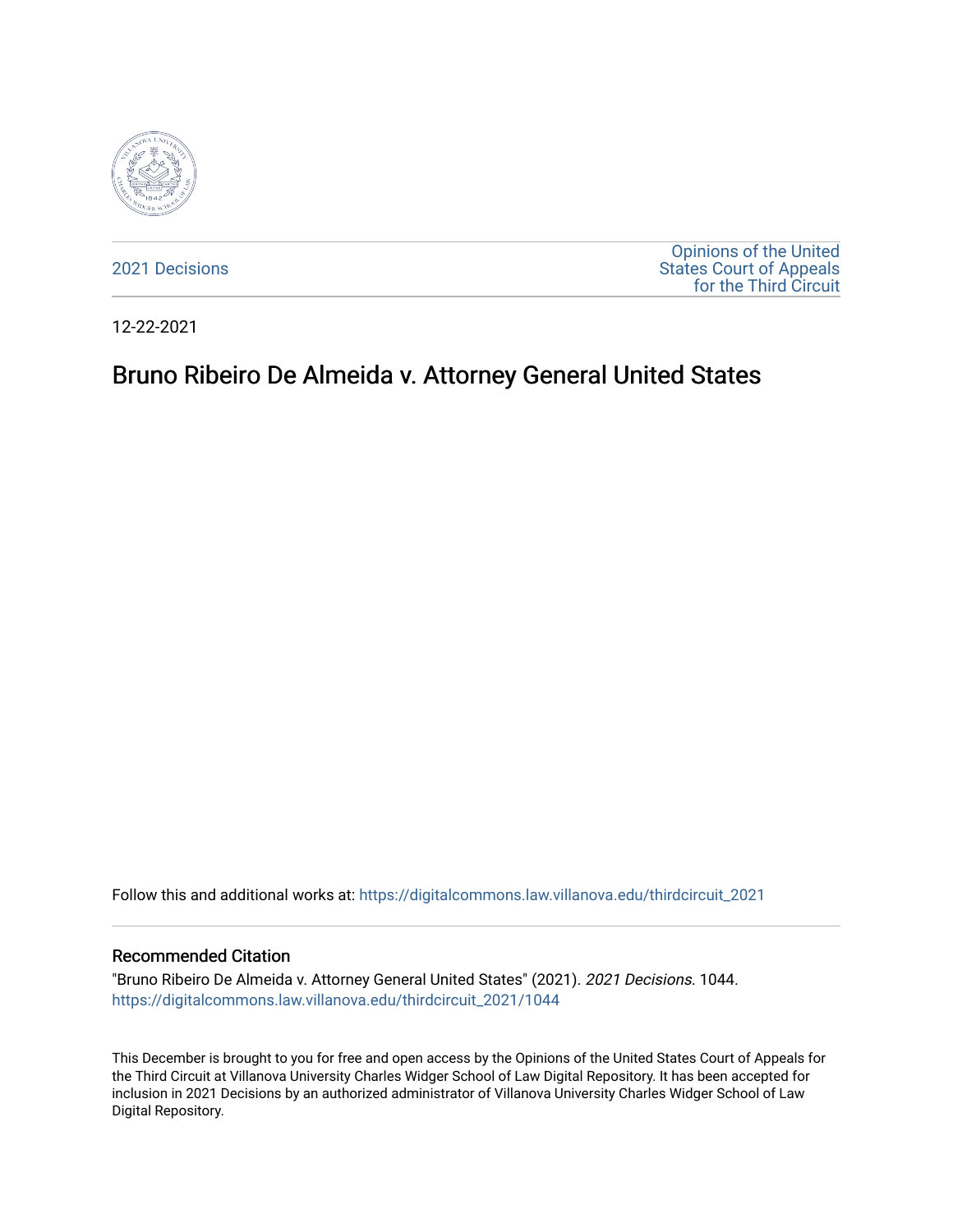# **NOT PRECEDENTIAL**

# UNITED STATES COURT OF APPEALS FOR THE THIRD CIRCUIT

\_\_\_\_\_\_\_\_\_\_\_\_\_

No. 20-3531 \_\_\_\_\_\_\_\_\_\_\_\_\_

# BRUNO RIBEIRO DE ALMEIDA, **Petitioner**

v.

ATTORNEY GENERAL UNITED STATES OF AMERICA, Respondent

\_\_\_\_\_\_\_\_\_\_\_\_\_\_\_

On Petition for Review of an Order of the United States Department of Justice Executive Office for Immigration Review (Agency No. A098-721-394) Immigration Judge: Alice S. Hartye

Submitted Under Third Circuit L.A.R. 34.1(a) September 23, 2021

\_\_\_\_\_\_\_\_\_\_\_\_\_\_\_

Before: CHAGARES, HARDIMAN, and MATEY, *Circuit Judges*.

(Filed December 22, 2021) \_\_\_\_\_\_\_\_\_\_\_\_\_\_\_

> OPINION\* \_\_\_\_\_\_\_\_\_\_\_\_\_\_\_

<sup>\*</sup> This disposition is not an opinion of the full Court and, pursuant to I.O.P. 5.7, does not constitute binding precedent.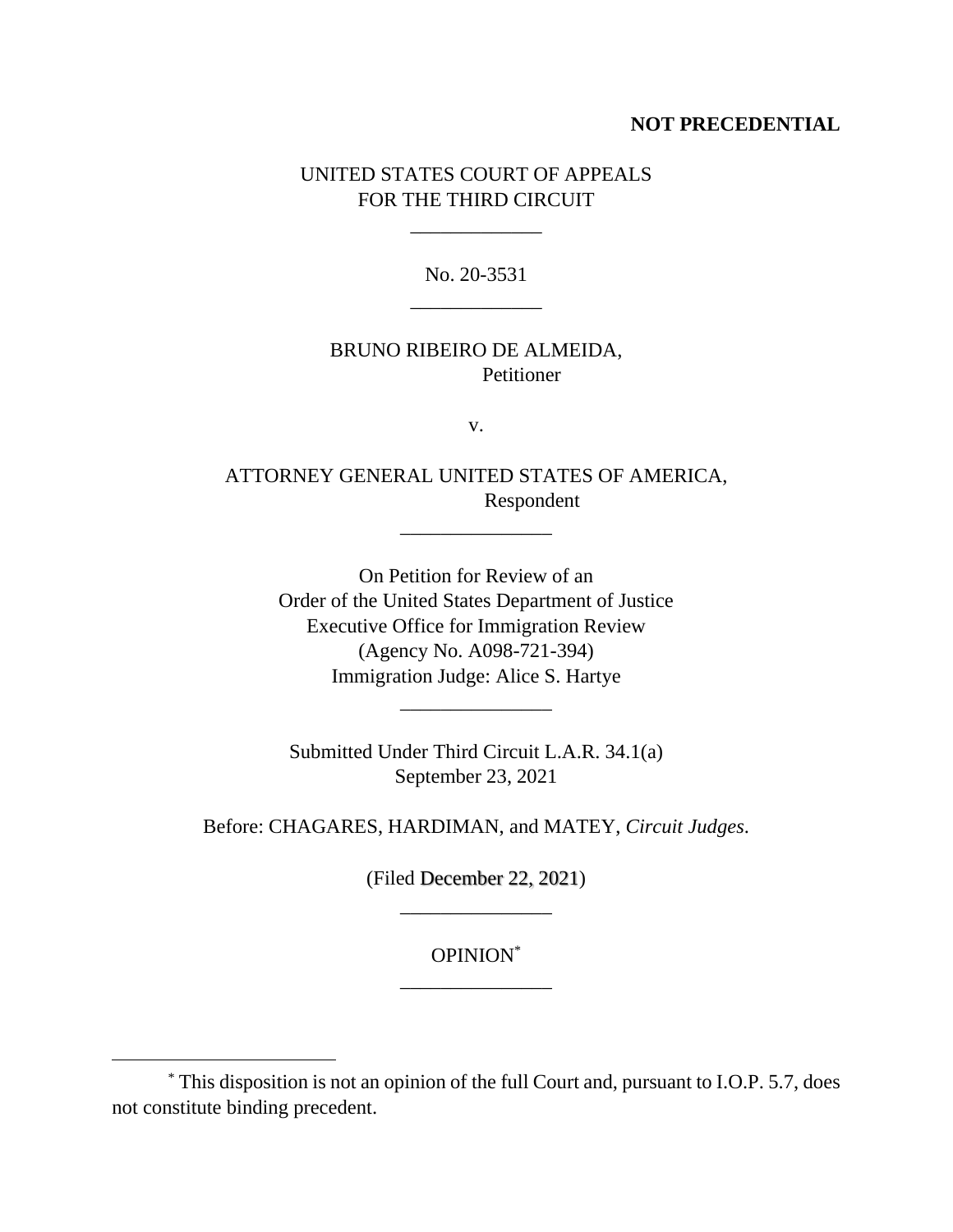#### MATEY, *Circuit Judge*.

Bruno Ribeiro<sup>1</sup> De Almeida reentered the United States after removal. Hoping to remain, he met with an asylum officer who found he had no reasonable grounds to fear return to Brazil, a determination affirmed by an Immigration Judge ("IJ"). Seeing no error in that determination, we will deny Ribeiro De Almeida's petition for review.

## **I. BACKGROUND**

Ribeiro De Almeida is a native and citizen of Brazil. After previously being removed from the United States, he illegally reentered in 2019. Soon detected, and hoping to avoid another removal, he met with an asylum officer. *See* 8 C.F.R. §§ 241.8(e), 208.31(c). There, he described his fears about returning to Brazil, citing his "anti-gang" opinions and support of his intersex stepson. He explained that his stepson was bullied in Brazil by another child whose father, Francis Da Silva, is a drug trafficker. Ribeiro De Almeida threatened to call the police about Da Silva's child, prompting Da Silva to threaten Ribeiro De Almeida and his family. Two gunshots were later fired at Ribeiro De Almeida's house, which Ribeiro De Almeida attributes to Da Silva.

The asylum officer concluded that Ribeiro De Almeida did not establish a reasonable fear of persecution because of a protected ground or a reasonable fear of torture. An IJ agreed and also found no reasonable possibility of future torture, because Ribeiro De Almeida did not show that the Brazilian government would tolerate attacks by Da Silva upon his return.

<sup>&</sup>lt;sup>1</sup> We amend the caption to correct the petitioner's name, which was misspelled at the proceeding before the Immigration Judge.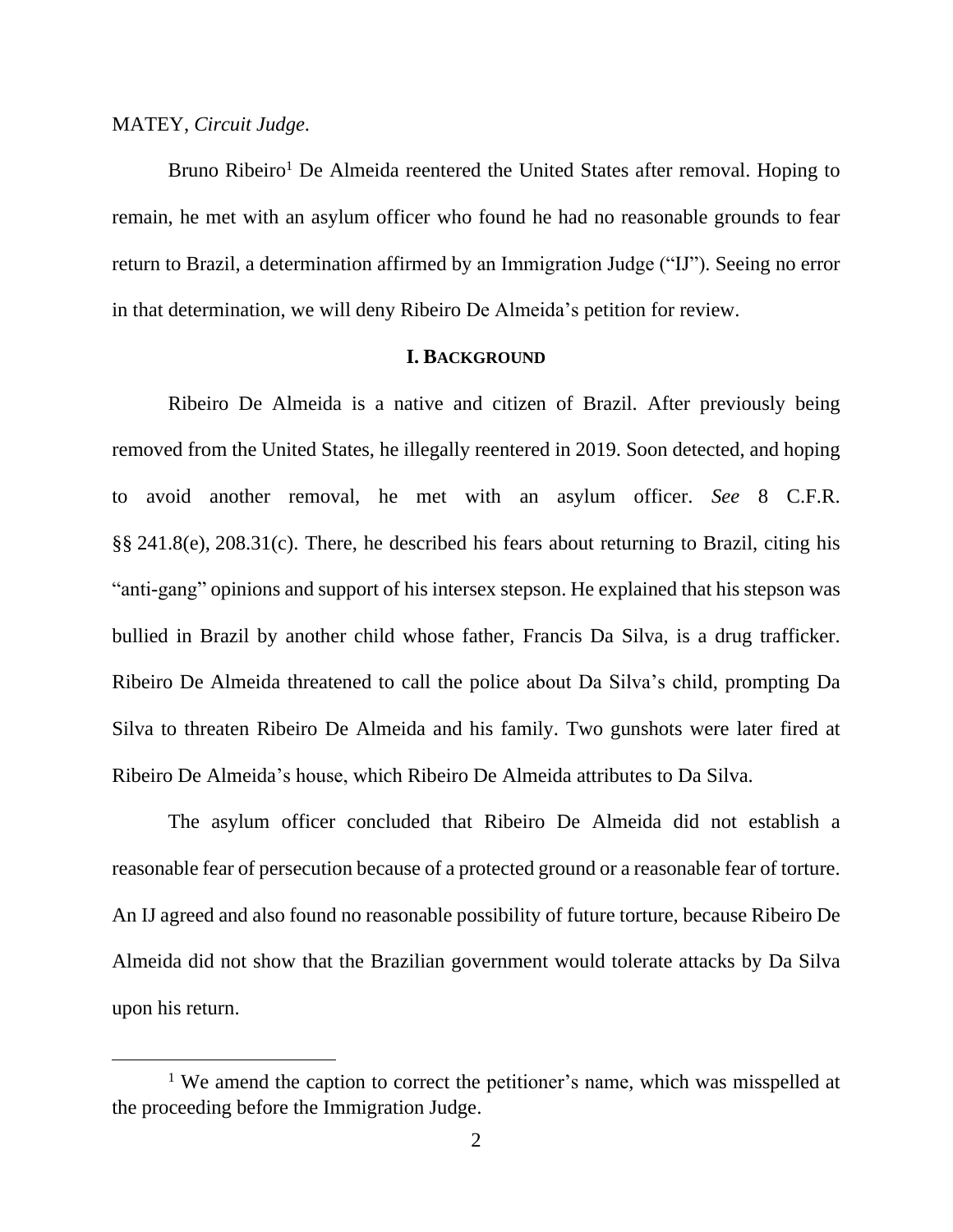Ribeiro De Almeida filed this petition for review,<sup>2</sup> arguing: 1) that his procedural due process rights were violated by the Government's failure to provide him a notice in Portuguese that his previous order of removal would be reinstated ("Reinstatement" Notice"); and 2) the IJ's negative reasonable fear finding was not supported by substantial evidence in the record. Finding no error, we will deny the petition.

## **II. DISCUSSION**

## **A. Procedural Due Process**

We review a procedural due process claim de novo, where a petitioner must show: "(1) that he was prevented from reasonably presenting his case[,] and (2) that substantial prejudice resulted." *Serrano-Alberto v. Att'y Gen.*, 859 F.3d 208, 213 (3d Cir. 2017) (quoting *Fadiga v. Att'y Gen.*, 488 F.3d 142, 155 (3d Cir. 2007)) (alteration in original).

Ribeiro De Almeida argues his procedural due process rights were violated because the Government sent his Reinstatement Notice in English, not Portuguese. But that produced no prejudice, because it did not have the potential to affect the outcome of his deportation proceedings. *Serrano-Alberto*, 859 F.3d at 213. Ribeiro De Almeida says that if the Reinstatement Notice had been in his native language, he would have moved to reopen his first order of removal. But nowhere does he explain whether that step would have been permitted, or likely to succeed. With no showing of prejudice, Ribeiro De Almeida's procedural due process claim fails.

<sup>2</sup> We have jurisdiction under 8 U.S.C. § 1252(a)(1). *See Romero v. Att'y Gen.*, 972 F.3d 334, 340 (3d Cir. 2020) (citing *Bonilla v. Sessions*, 891 F.3d 87, 90 n.4 (3d Cir. 2018)).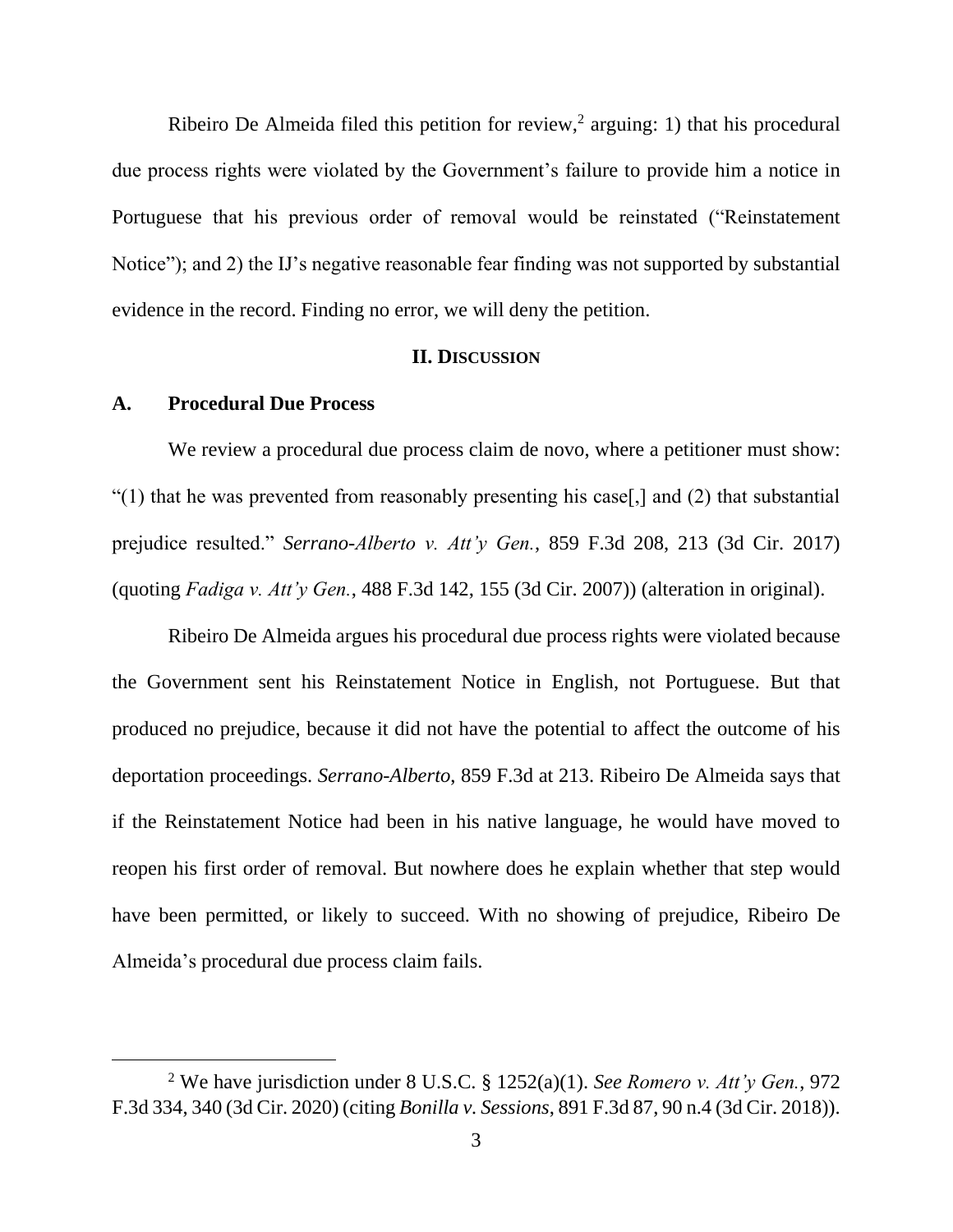## **B. Negative Reasonable Fear Determination**

Ribeiro De Almeida also fails to show that he had a reasonable fear of persecution or torture.<sup>3</sup> We review an IJ's reasonable fear determination for substantial evidence, *Romero v. Att'y Gen.*, 972 F.3d 334, 340 (3d Cir. 2020), meaning that the IJ's findings must be "supported by reasonable, substantial, and probative evidence on the record considered as a whole." *Id.* (quoting *Garcia v. Att'y Gen.*, 665 F.3d 496, 502 (3d Cir.  $2011$ ). That is the case here.<sup>4</sup>

First, there is substantial evidence supporting the IJ's finding that Da Silva's threats were motivated by revenge, not Ribeiro De Almeida's membership in a particular social group. When asked by the IJ why Da Silva targeted him, he acknowledged that it was because "[he] ha[d] spoken to the police about [Da Silva]" and "because of [Da Silva's] son." (App. at 18.) And substantial evidence supports the IJ's finding of no reasonable possibility that Ribeiro De Almeida will face violence based on his political opinions. Indeed, Ribeiro De Almeida testified that he has never been politically active in Brazil.

<sup>&</sup>lt;sup>3</sup> To prove a reasonable fear of persecution or torture, Ribeiro De Almeida had to show a "reasonable possibility that he [] would be persecuted on account of his [] race, religion, nationality, membership in a particular social group or political opinion, or a reasonable possibility that he [] would be tortured in the country of removal." 8 C.F.R.  $$208.31(c).$ 

<sup>4</sup> The IJ's decision was brief, but sufficient. *Cf. Valarezo-Tirado v. Att'y Gen.*, 6 F.4th 542, 548–49 (3d Cir. 2021) (IJ's "failure to provide a citation or reference to anything in the record leaves us guessing at the evidence she relied upon"). The IJ's reference to the lack of evidentiary support in the record, (App. at 5), as further explained in her oral decision, (A.R. 15–16), provides the "basis for the IJ's decision." *Id.* at 459.